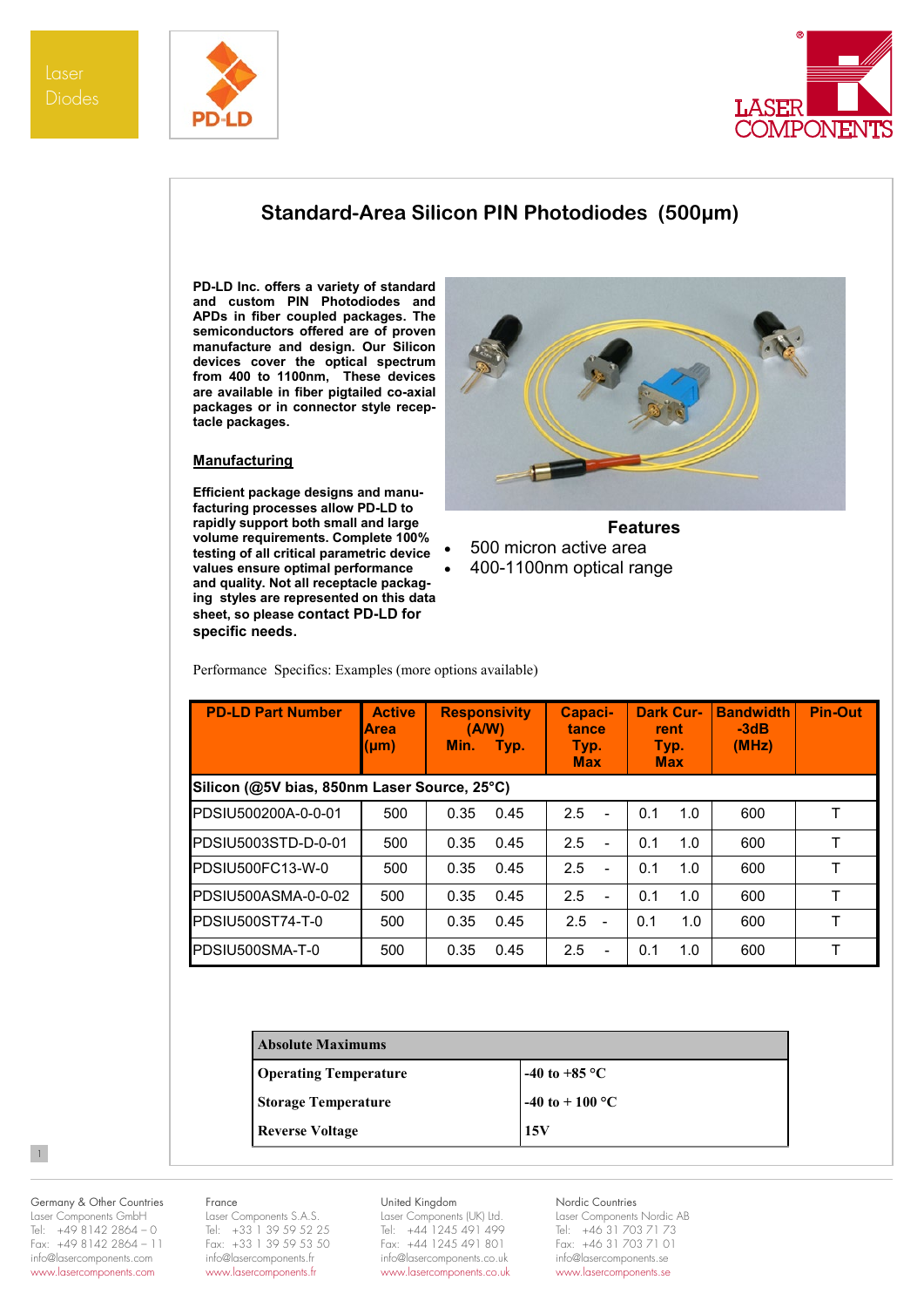

## **Silicon PIN Photodiodes (500µm)**

## **Packaging Options**

## **Pigtailing**

**Devices can be pigtailed with any size optical fiber that is compatible with its active area size. Pigtails may range in core size from 3um to 100micron. One meter is the standard length, but any length or connector termination may be specified. Pigtails may be terminated with ST, FC, SC and LC connectors with either PC or APC polish.** 

#### **Receptacles**

**Standard ST, FC and SC housings are available in both panel and board mountable versions. These receptacles can be optimized for use with both single mode and multimode optical fibers.**

#### **Pinout & Mechanical Dimensions (mm)**



PD-LD aligns then secures each TO-Packaged photodiode within a universal alignment sleeve. This assembly may then be incorporated into a connector receptacle assembly ( FC, SC , ST, etc.) or into a fiber pigtailed assembly. Some examples of housings are listed here, but other packages are available upon request, including board mountable SC and FC styles. The standard pin-out rotation is to have the TO can tab at 1:00 when the assembly is viewed from the rear and the key slot is up (12:00) .



### 2

#### Germany & Other Countries Laser Components GmbH Tel: +49 8142 2864 – 0 Fax: +49 8142 2864 – 11 info@lasercomponents.com www.lasercomponents.com

#### France

Laser Components S.A.S. Tel: +33 1 39 59 52 25 Fax: +33 1 39 59 53 50 info@lasercomponents.fr www.lasercomponents.fr

### United Kingdom

Laser Components (UK) Ltd. Tel: +44 1245 491 499 Fax: +44 1245 491 801 info@lasercomponents.co.uk www.lasercomponents.co.uk

#### Nordic Countries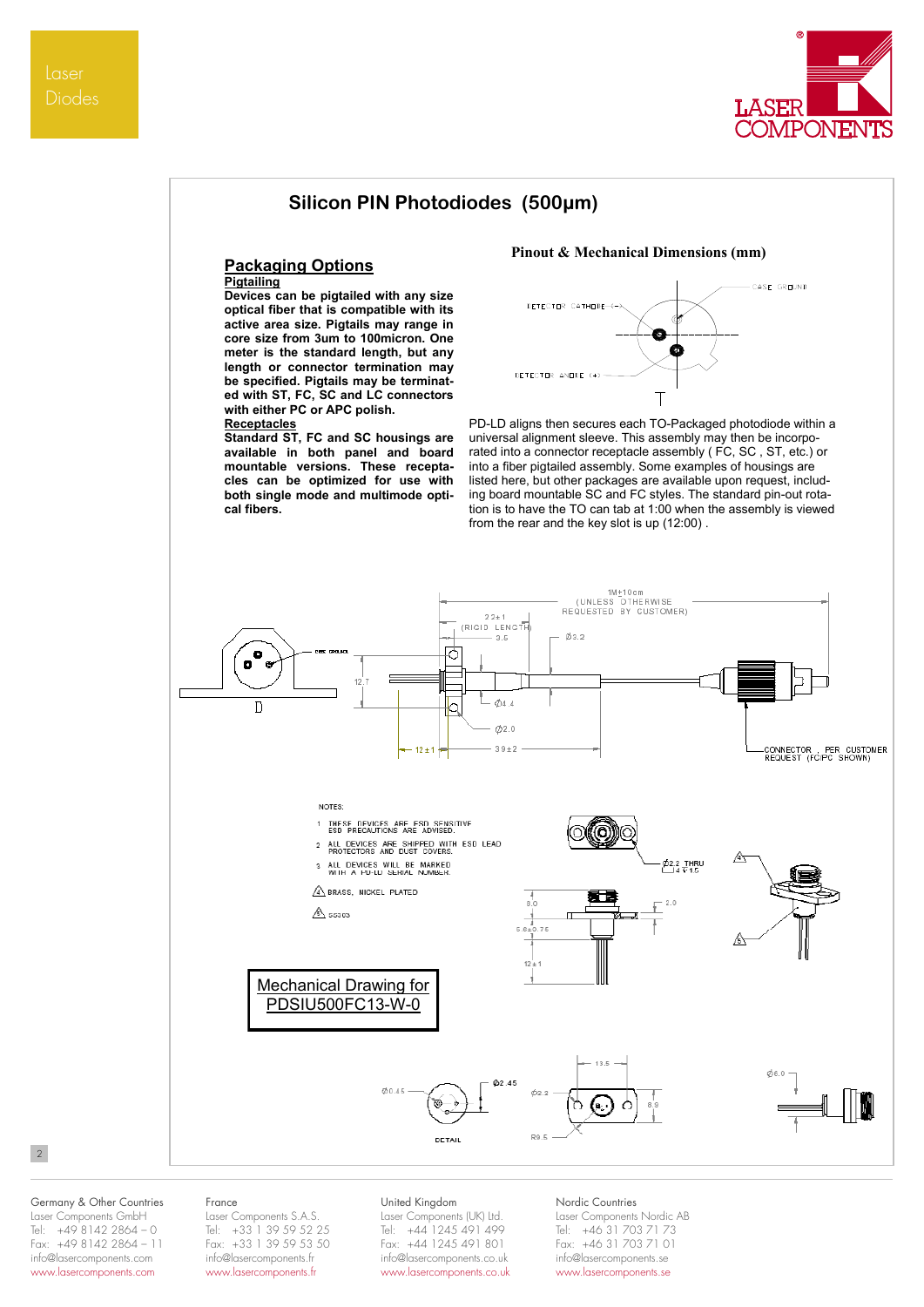Laser Diodes





## 3

Germany & Other Countries Laser Components GmbH Tel: +49 8142 2864 – 0 Fax: +49 8142 2864 – 11 info@lasercomponents.com www.lasercomponents.com

#### France

Laser Components S.A.S. Tel: +33 1 39 59 52 25 Fax: +33 1 39 59 53 50 info@lasercomponents.fr www.lasercomponents.fr

#### United Kingdom

Laser Components (UK) Ltd. Tel: +44 1245 491 499 Fax: +44 1245 491 801 info@lasercomponents.co.uk www.lasercomponents.co.uk

### Nordic Countries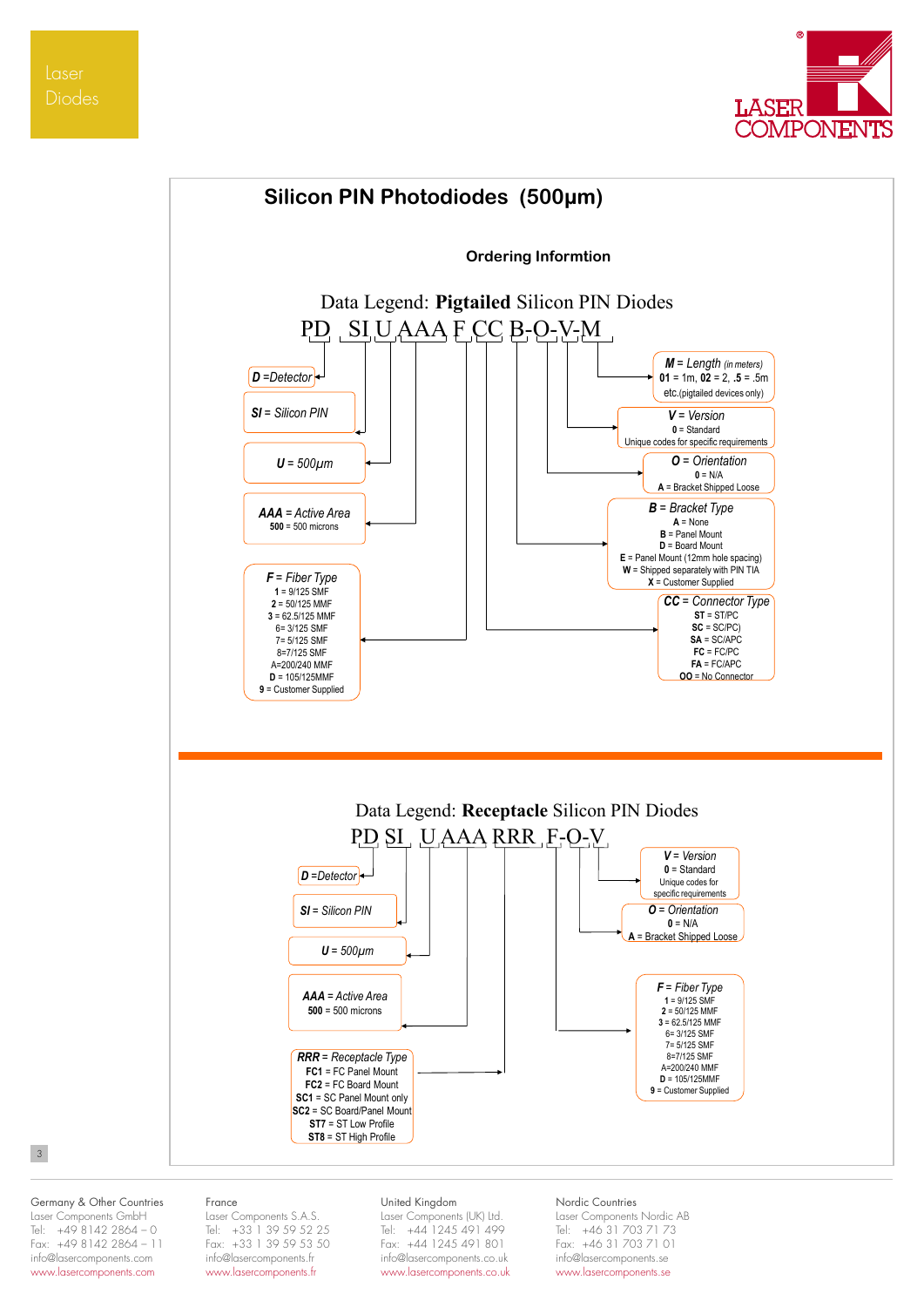Diodes





#### Germany & Other Countries Laser Components GmbH Tel: +49 8142 2864 – 0 Fax: +49 8142 2864 – 11 info@lasercomponents.com www.lasercomponents.com

4

#### France

Laser Components S.A.S. Tel: +33 1 39 59 52 25 Fax: +33 1 39 59 53 50 info@lasercomponents.fr www.lasercomponents.fr

## United Kingdom

Laser Components (UK) Ltd. Tel: +44 1245 491 499 Fax: +44 1245 491 801 info@lasercomponents.co.uk www.lasercomponents.co.uk

### Nordic Countries